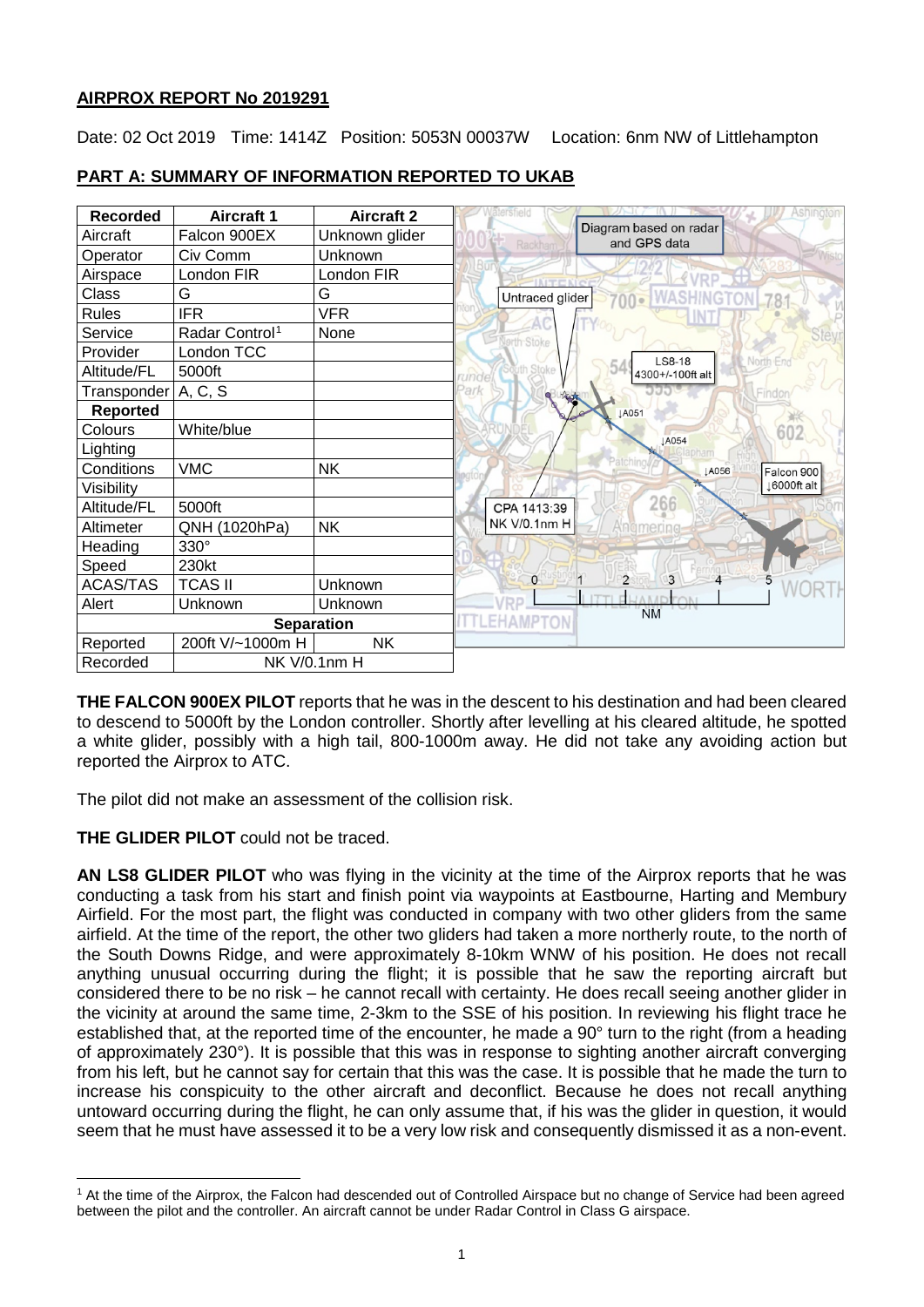The pilot assessed the risk of collision as 'None'.

**THE TC WILLO SECTOR CONTROLLER** reports she was controlling during a very complex session with many Farnborough inbounds and outbounds. She descended the [Falcon C/S] to 5000ft in an area where the base of CAS is 5500ft and intended to change the Service as she saw the aircraft leave controlled airspace. Unfortunately, due to being very busy with several other aircraft, as well as responding to a garbled transmission, she didn't get to do this in time and the aircraft subsequently reported being in close proximity to a glider whilst outside controlled airspace.

The controller did not make an assessment of the collision risk.

## **Factual Background**

The weather at Brighton City Airport was recorded as follows:

METAR EGKA 021420Z 33010KT CAVOK 13/03 Q1019=

#### **Analysis and Investigation**

#### **NATS ATSI**

The TC WILLO controller issued a descent to the [Falcon C/S], a Farnborough inbound aircraft, to altitude 5000ft. This descent positioned the [Falcon C/S] outside Controlled Airspace without an associated change in Flight Service, placing the [Falcon C/S] into close proximity with a glider. The pilot of the [Falcon C/S] submitted an Airprox report reference the confliction with the glider. The [Falcon C/S] was inbound to Farnborough from the south-east. The aircraft was established on the TC WILLO frequency in the descent to FL90 to be level by position NOTGI on radar heading 310°. The [Falcon C/S] was sequenced behind another aircraft that was inbound to Farnborough.

At 14:09:45, the WILLO controller instructed the pilot of the [Falcon C/S] to descend to FL70.

A sporadic primary radar return displayed approximately 5nm west of Shoreham airfield. This return was subsequently identified by the pilot of the [Falcon C/S] as a glider.

At 14:11:45, the WILLO controller instructed the pilot of the [Falcon C/S] to "*descend altitude five thousand feet, London QNH one-zero-two-zero*." See Figure 1 for the relative positions of the aircraft and the airspace boundary with the base of Controlled Airspace of 5500ft highlighted in yellow. The primary return associated with the glider is circled in red.

The [Falcon C/S] proceeded to vacate Controlled Airspace in the descent at 14:13:07, with no associated change in Flight Service or discussion with the WILLO controller.





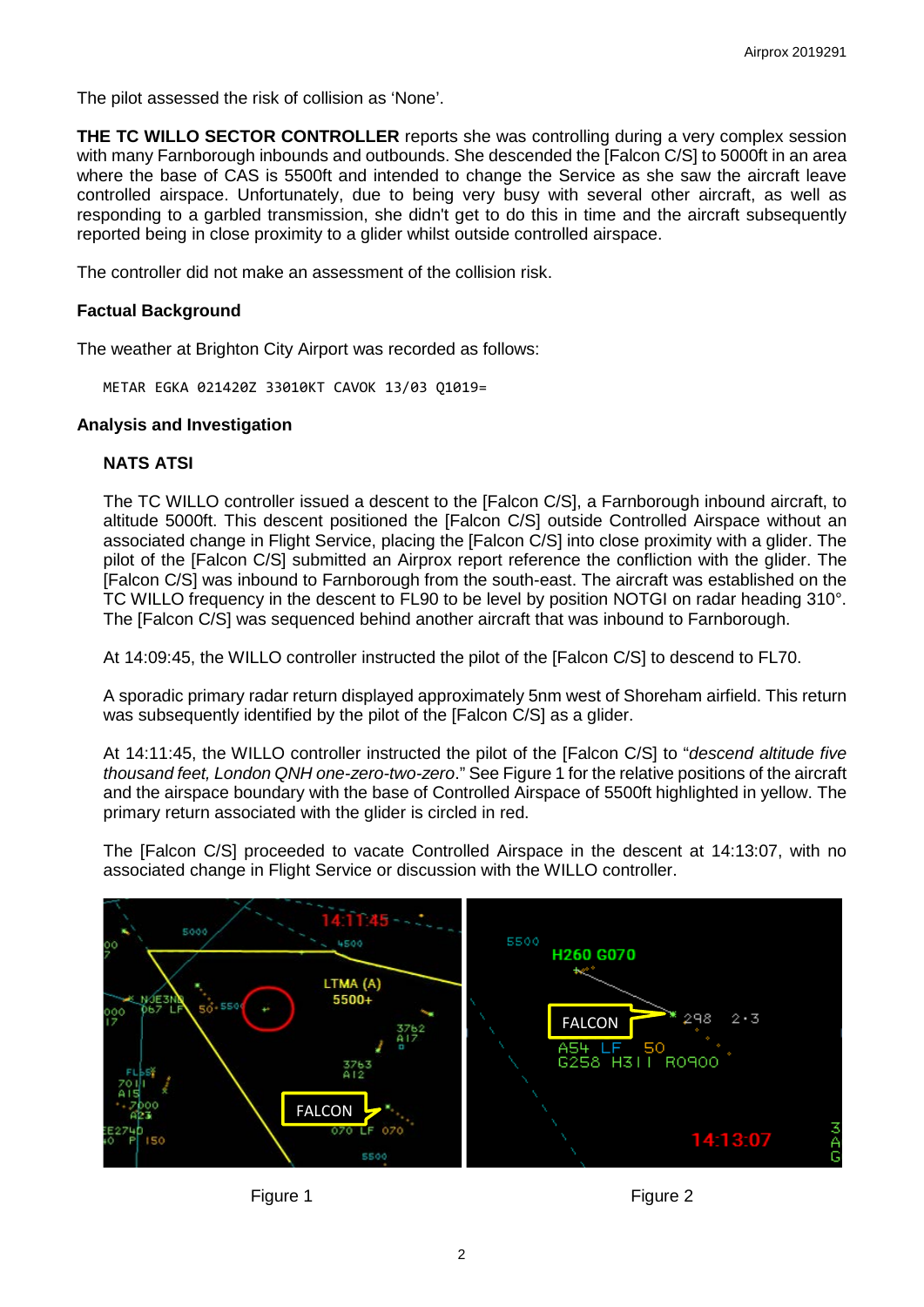Coincident with this, deconfliction minima were eroded between the [Falcon C/S] and the glider, see Figure 2.

ATSI Note: Because no change in Service was agreed with the pilot of the [Falcon C/S] prior to the aircraft vacating Controlled Airspace, for investigative purposes the aircraft was assessed to be in receipt of a Deconfliction Service.

The Closest Point of Approach between the [Falcon C/S] and the glider occurred at 14:13:39 and was recorded on the LTCC Multi-Track Radar as 0.1nm and 200 feet (altitude was subsequent pilot estimate), see Figure 3.





At 14:13:50, the WILLO controller issued the pilot of an unrelated aircraft with a heading instruction and received a garbled response. At the end of that subsequent R/T exchange the following excerpt was audible "*do have crewmember…Falcon C/S*". The WILLO controller instructed the pilot of the [Falcon C/S] to say again, and at 14:14:13 the pilot of the [Falcon C/S] stated "*just had an airmiss with a glider, down our left side, about forty seconds ago, same level*." The WILLO controller replied "*thanks for the information, you can route now direct to ROVUS*."

Deconfliction minima between the [Falcon C/S] and the glider was assessed to be restored at 14:14:59 when the [Falcon C/S] re-entered controlled Airspace and was subsequently issued descent to altitude 4000ft prior to transfer to Farnborough Radar. In later telephone calls between LTC supervisory staff and Farnborough reference the [Falcon C/S], Farnborough stated that it was the pilot's intention to submit an Airprox regarding the confliction with the glider.

Information available to the investigation included:

- CA4114 from the TC WILLO controller.
- NATS 4118.
- Radar and R/T recordings.
- ATSI and Human Performance Interview with TC WILLO Controller.

The WILLO controller was an experienced controller who operated on a full-time watch pattern i.e. mornings, afternoons and nightshifts. They operated predominantly as a controller on TC South; however, they did carry out other watch-based duties. This event occurred on their second afternoon shift (1300-2100) and the WILLO controller in interview reported that they were well rested and had a 'normal' morning prior to the afternoon duty.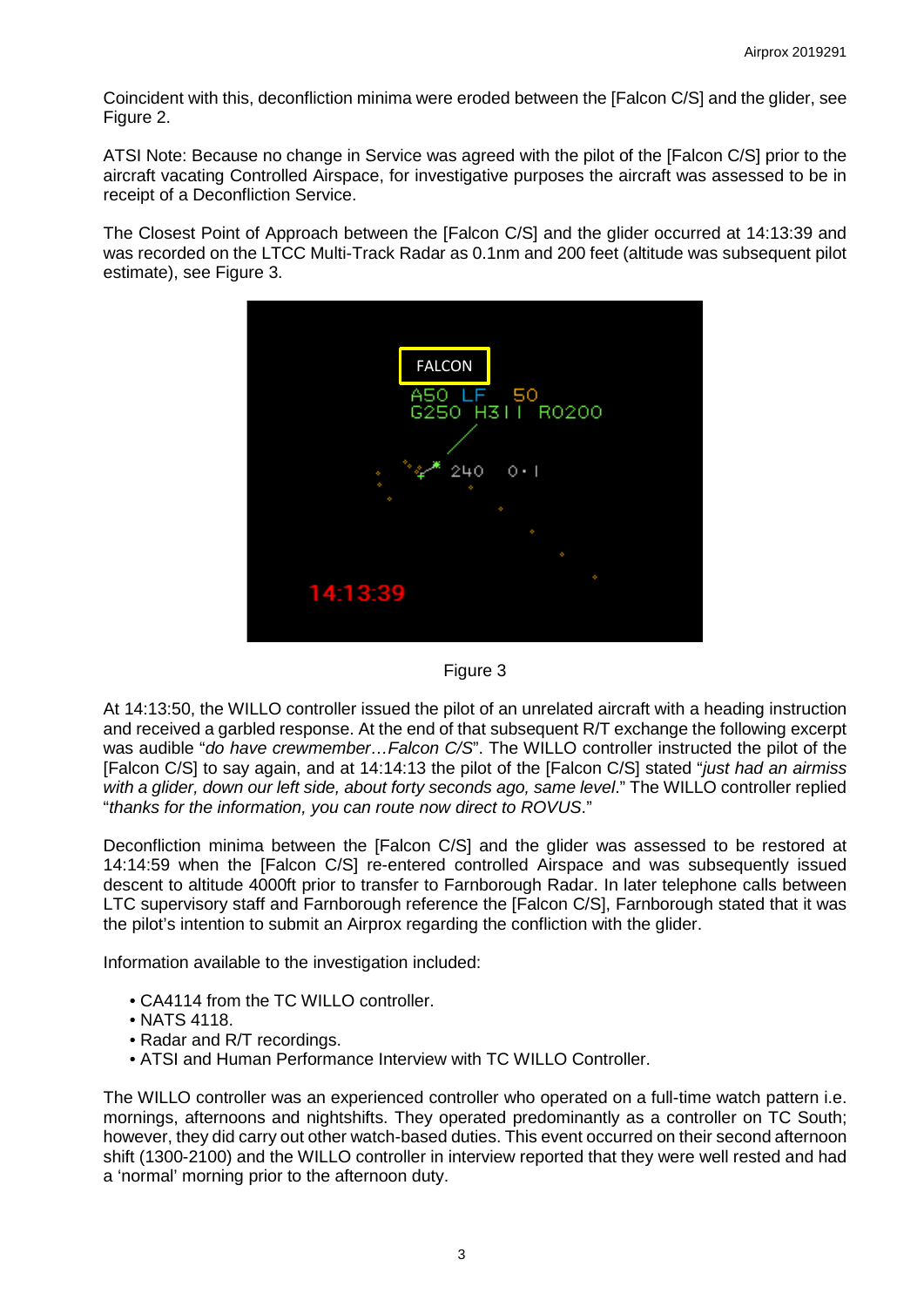The previous day, the WILLO controller had operated as the South West Departures/Ockham controller (SW Deps/OCK) in a weather avoidance scenario and they had submitted an Overload report for this session. They stated that, during the overload, it had been a "real battle to get Gatwick NOVMA departures up against the Farnborough inbounds" as the Gatwick departures had been turning left, resulting in the then WILLO controller expediting descent of the Farnborough inbound aircraft and the SW Deps/OCK controller expediting climb of the Gatwick departures. The WILLO controller's initial reaction from the overload the previous day was that they had not "known what they were doing", although viewing the overload replay gave them confidence that they had handled the situation well. They had been offered Critical Incident Stress Management (CISM) following the overload but had not accepted the offer.

The Airprox occurred on the second radar session of the shift. The WILLO controller had a quiet first session on SW Deps and had a normal break prior to returning to take over the WILLO position. They received a full handover as per the 'PRAWNS' methodology,<sup>[2](#page-3-0)</sup> stating that the outgoing controller was involved in discussions with two Farnborough inbound aircraft reference their speeds (one of which was the [Falcon C/S]). The previous controller had carried out the relevant coordination for these aircraft and, as a result, there were few immediate tasks that the WILLO controller had to undertake. The WILLO controller made their first transmission in response to a question from the pilot of the [Falcon C/S] at 14:05:30.

The WILLO controller recalled that there were initially very few WILLO inbounds but the MID departure bay began to 'ramp up'. The WILLO controller reported that they felt that the  $ExCDS<sup>3</sup>$  $ExCDS<sup>3</sup>$  $ExCDS<sup>3</sup>$ environment demanded more of their attention, in that they needed to look at the electronic strips to write on them as opposed to the previous paper strips where they could continue to radar monitor whilst manipulating the strips. The WILLO controller stated that they turned to their colleague and suggested that traffic levels were about to increase significantly. They stated that they perceived the traffic build-up to be quick and that the traffic was high in complexity due to lots of crossing tracks with inbound and outbound Farnborough traffic. Following the overload the previous day, it is highly probable that the WILLO controller felt stressed with an expectation bias that an overload could happen again. At this point, they classified workload as moderate-to-high for both workload and complexity, and they felt really busy. The WILLO controller was working through the strips. The expectation bias of a potential overload may have impacted their performance, affecting their

An R/T occupancy assessment was produced for the WILLO frequency as used throughout the event (Figure [4](#page-3-2)).<sup>4</sup> This R/T diagram indicated a period of significant R/T loading between 14:10-14:17, corresponding with the WILLO controller's narrative of the busy traffic period.

l



Figure 4

<span id="page-3-0"></span><sup>&</sup>lt;sup>2</sup> A NATS mnemonic for controller handover/takeover of position – Pressure, Radar used/Runway in use, Airspace, Weather, Non-standard elements, Situation.

<span id="page-3-1"></span><sup>&</sup>lt;sup>3</sup> The London TC Electronic Flight Progress Strips system.

<span id="page-3-2"></span><sup>4</sup> Each segment represents one minute within the 1-hour time period. Radiating out from the centre, each circle of increasing size represents 10secs, ultimately totalling the 60secs in each minute. The greater the blue area, the busier the RTF and telephone combined.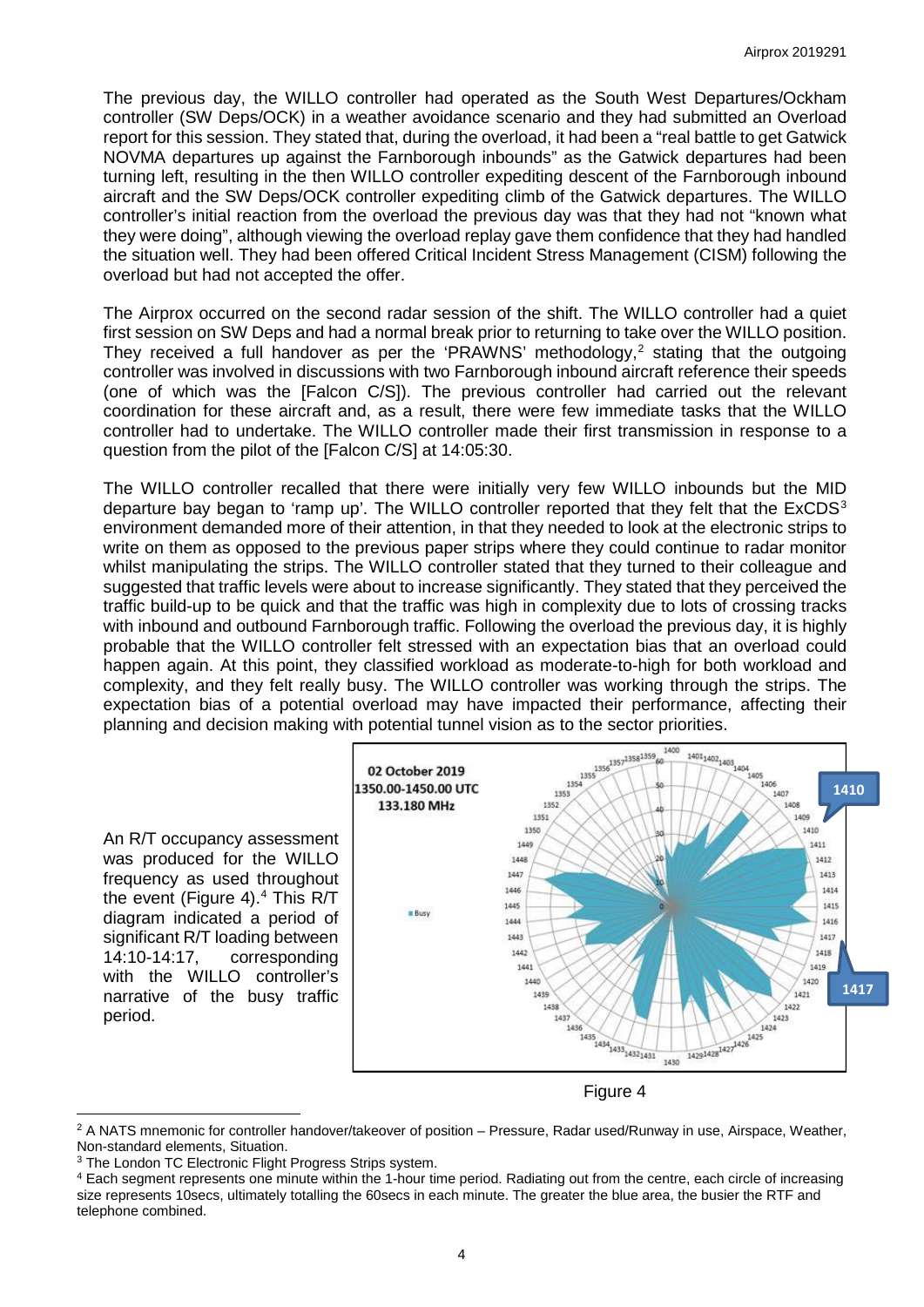A sporadic primary radar return displayed approximately 5nm west of Shoreham airfield. This return was subsequently identified by the pilot of the [Falcon C/S] as a glider. At 14:13:19, the glider return was briefly displayed as two separate returns, see Figure 5 for the final update with two returns highlighted in red. There was only one glider reported by the pilot of the [Falcon C/S]. [UKAB note: subsequent analysis of the radar tracks indicates that there were 2 independent tracks – that of the LS8-18 heading north and an untraced glider heading south.]

The [Falcon C/S] was being sequenced behind another Farnborough inbound aircraft. The flight-planned route for the aircraft was toward GWC; however, the controller stated that the base of Controlled Airspace there was FL65 and that it is important to descend the Farnborough inbounds to avoid conflictions with Gatwick outbound aircraft. Therefore, these inbound aircraft are customarily positioned to the east of GWC where the base of Controlled Airspace is 5000ft.

At 14:11:45, the controller instructed the pilot of the [Falcon C/S] to "*descend altitude five thousand feet, London QNH one-zero-two-zero*." see Figure 6.



Figure 5

At the issuance of this descent clearance, the aircraft was 13.2nm from the boundary of Controlled Airspace where the base was 5000ft.



Figure 6

The WILLO controller reported in interview that they would never normally issue descent to a Farnborough inbound there. The WILLO controller, in hindsight, was surprised that they had issued descent to the [Falcon C/S] in that position. This would correlate with a visual search failure due to the pressure of the traffic scenario and the controller not fully assimilating the information on the radar. The WILLO controller further elaborated that there was no intention for the [Falcon C/S] to leave Controlled Airspace in that location. There can be rare occasions when Farnborough inbound aircraft may leave Controlled Airspace in this location (due traffic scenarios or pilot requests); however, in this event, it was wholly their intention for the [Falcon C/S] to remain within Controlled Airspace. On such occasions where it is intended for aircraft to leave Controlled Airspace, the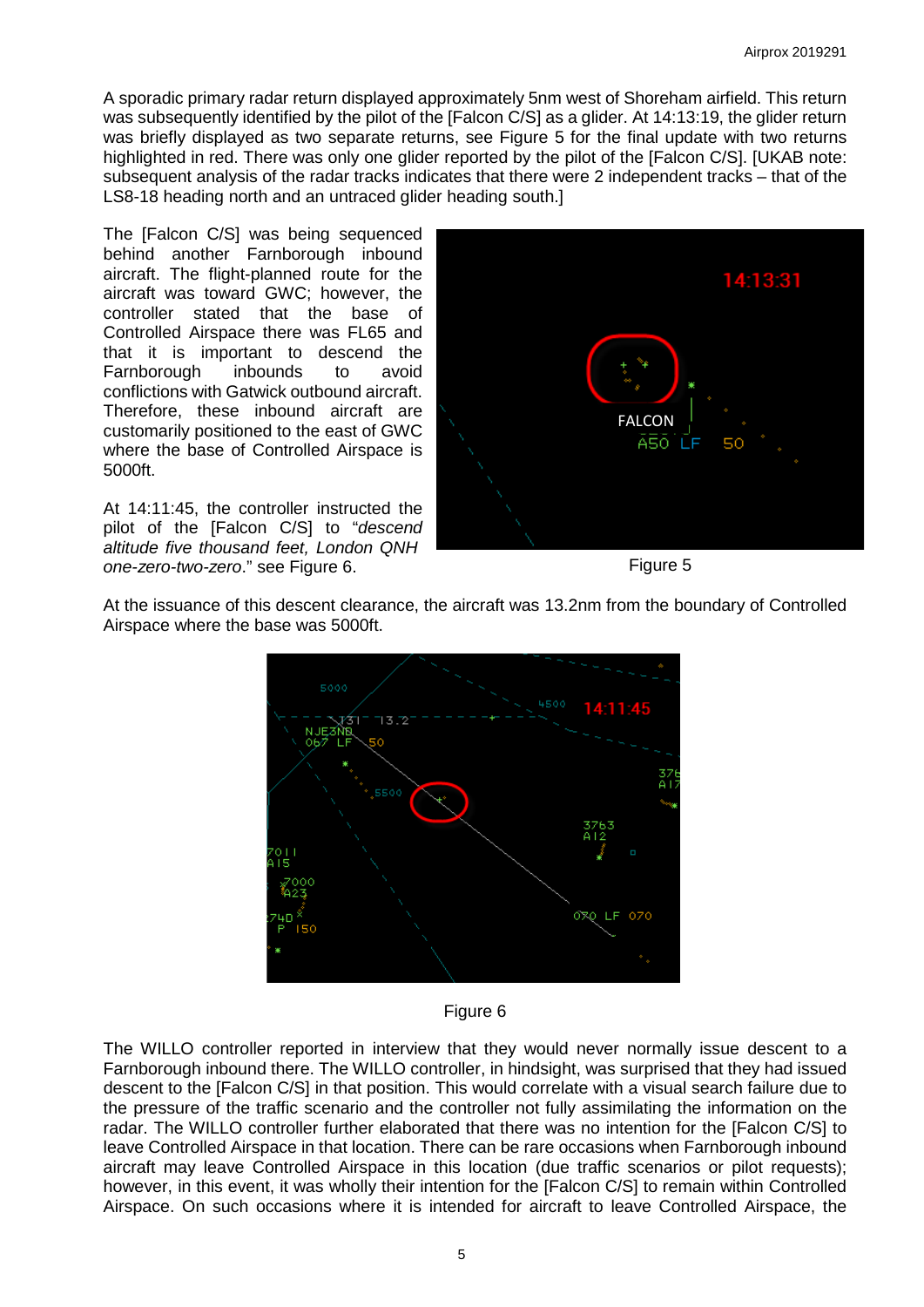WILLO controller will usually advise the pilot that they are going to leave Controlled Airspace as part of the associated descent clearance and, as this was absent in this case, this reinforced their belief that it was never their intention for the [Falcon C/S] to descend outside Controlled Airspace.

Due to the previous day's overload, where the positioning of high Farnborough inbounds had created potential conflictions with Gatwick departures, the WILLO controller may have had an association bias as they were cognisant of the problems that scenario had caused.



Figure 7

As the [Falcon C/S] vacated Controlled Airspace at 14:13:07, the outside Controlled Airspace Tool (oCAT) activated. oCAT displayed as a blue indication on the route field of the Track Data Block (TDB) of the [Falcon C/S], see Figure 7 for portion of WILLO slave radar replay. The WILLO controller reported that they did not see the oCAT alert on the radar display.

At 14:14:13, the pilot of the [Falcon C/S] stated "*just had an airmiss with a glider, down our left side, about forty seconds ago, same level*." The WILLO controller replied "*thanks for the information, you can route now direct to ROVUS*."

The WILLO controller initially assumed the confliction was an error on the glider's part and that the glider had entered Controlled Airspace. The WILLO controller had an inaccurate mental model and was not expecting the [Falcon C/S] to be outside Controlled Airspace. The WILLO controller then glanced at the radar position and processed that the [Falcon C/S] had vacated Controlled Airspace. The WILLO controller promptly called for help and attempted to maintain focus to carry on controlling before they were relieved from position. The pilot of another aircraft inbound to Farnborough enquired as to the location of the glider and this exchange confused the controller, further exacerbating their perception of the event. The WILLO controller was relieved from the sector and discussed the event with the Group Supervisor.

ATSI had a telephone conversation with the pilot of the [Falcon C/S], where it was stated that the pilot was not cognisant that the aircraft had vacated Controlled Airspace. They were expecting to be transferred from London Control to Farnborough, and only then to be issued descent outside Controlled Airspace. The pilot stated that the flight in the descent to 5000ft was operating 70-80% in cloud and the aircraft was in IMC and just skirting the cloud-base. The pilot was in the process of reducing speed as they had been experiencing a little turbulence and therefore the aircraft was slower than they would have been in clean air. They reported that they had the glider as a momentary vision, with the glider going straight under the wing, possibly 200 feet underneath the aircraft and 800 feet laterally away. The pilot of the [Falcon C/S] stated that the WILLO controller was busy, like "a machine gun", and it took them a little while to put the call in reference the glider sighting.

# **UKAB Secretariat**

The Falcon 900EX and untraced glider pilots shared an equal responsibility for collision avoidance and not to operate in such proximity to other aircraft as to create a collision hazard. [5](#page-5-0) If the incident geometry is considered as head-on or nearly so then both pilots were required to turn to the right.<sup>[6](#page-5-1)</sup>

 $\overline{\phantom{a}}$ 

<span id="page-5-0"></span><sup>5</sup> SERA.3205 Proximity.

<span id="page-5-1"></span><sup>6</sup> SERA.3210 Right-of-way (c)(1) Approaching head-on.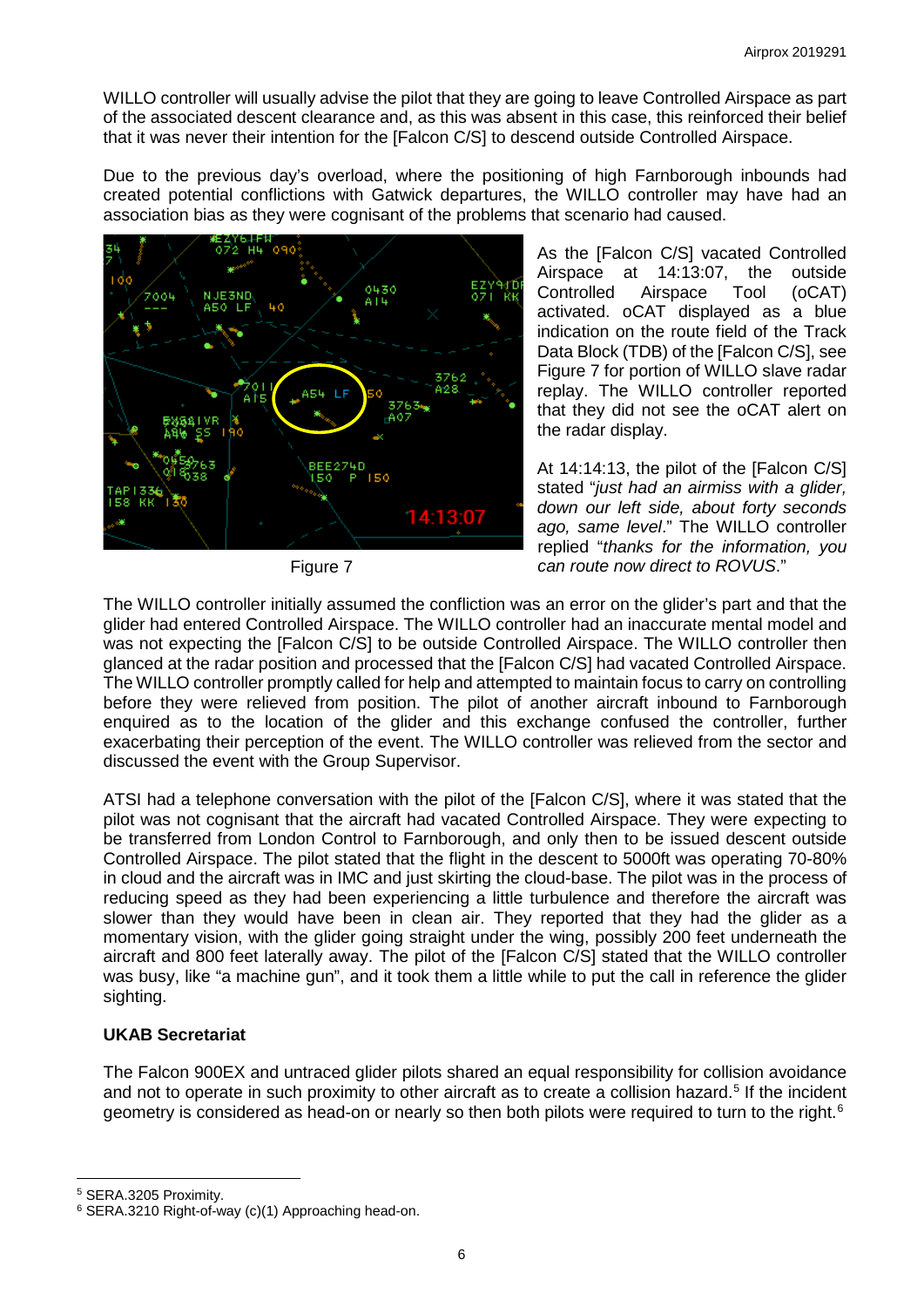## **Comments**

# **BGA**

The South Downs are often busy with gliders in a northerly wind. We commend the Falcon pilot for his lookout.

## **Summary**

An Airprox was reported when a Falcon 900EX and an unknown glider flew into proximity about 6nm NE of Goodwood at 1414hrs on Wednesday 2<sup>nd</sup> October 2019. The Falcon pilot was operating under IFR in VMC and the glider pilot was operating under VFR in VMC; the Falcon pilot was technically not in receipt of a Service (an aircraft cannot be under Radar Control outside controlled airspace) from the WILLO sector controller and the glider pilot was not in receipt of an Air Traffic Service.

# **PART B: SUMMARY OF THE BOARD'S DISCUSSIONS**

Information available consisted of reports from the pilots of the Falcon and a nearby glider, transcripts of the relevant RT frequencies, radar photographs/video recordings, a report from the air traffic controller involved and a report from the appropriate ATC operating authority. Relevant contributory factors mentioned during the Board's discussions are highlighted within the text in bold, with the numbers referring to the Contributory Factors table displayed in Part C.

Due to the exceptional circumstances presented by the coronavirus pandemic, this incident was assessed as part of a 'virtual' UK Airprox Board meeting where members provided a combination of written contributions and dial-in/VTC comments. Although not all Board members were present for the entirety of the meeting and, as a result, the usual wide-ranging discussions involving all Board members were more limited, sufficient engagement was achieved to enable a formal assessment to be agreed along with the following associated comments.

The Board first considered the actions of the Falcon pilot. An airline pilot member wondered if the Falcon pilot had placed too much reliance on ATC regarding the aircraft's navigation because he had, in fact, been unaware that the controller's instructions had descended his aircraft outside controlled airspace. It is incumbent on aircraft commanders to monitor both the vertical and lateral navigation of the aircraft throughout the flight, whether the aircraft is operated under IFR or VFR. Members agreed that, without any Traffic Information from the controller or warning from the TCAS, the Falcon pilot had no way of knowing about the presence of the glider (**CF9, CF10**). Furthermore, the Board considered that the Falcon pilot's flight conditions had hindered his ability to see the glider sooner because his descent had been conducted for the most part in IMC and he had levelled just below the base of the prevailing cloud (**CF11**); this had led to the Falcon pilot only spotting the glider as it passed abeam and under his left wing (**CF12**).

Members then discussed the actions of the WILLO sector controller. An area radar controller member, familiar with the sectors, suggested that the controller's mental model was that the Falcon was still inside controlled airspace (which had been their intention at that time) and they had therefore probably mentally discounted the primary return, deeming it to be outside controlled airspace because it had no SSR return. The Board heard from a controller advisor that controllers are used to seeing primary returns in this area but have to operate on the premise that they are outside controlled airspace unless there is any specific information to indicate otherwise. It is likely that the controller in this case did not even assimilate the presence of the primary return (**CF2**), particularly in view of the high workload at the time. Notwithstanding, the Board agreed that, although inadvertent, the fact of the matter was that the controller had instructed the Falcon pilot to descend outside controlled airspace (**CF3**). Due to this being an unintentional action, they had therefore not been cognisant of the confliction occurring outside controlled airspace and so had not changed the ATS nor issued Traffic Information on the primary return (**CF1, CF4**) (an aircraft cannot be under Radar Control outside controlled airspace and the Service had not been changed). Members then discussed the implications of both the pilot and controller believing that the aircraft was inside controlled airspace and therefore thinking it was in receipt of Radar Control. After much discussion, members felt that both the controller and the pilot had therefore held the view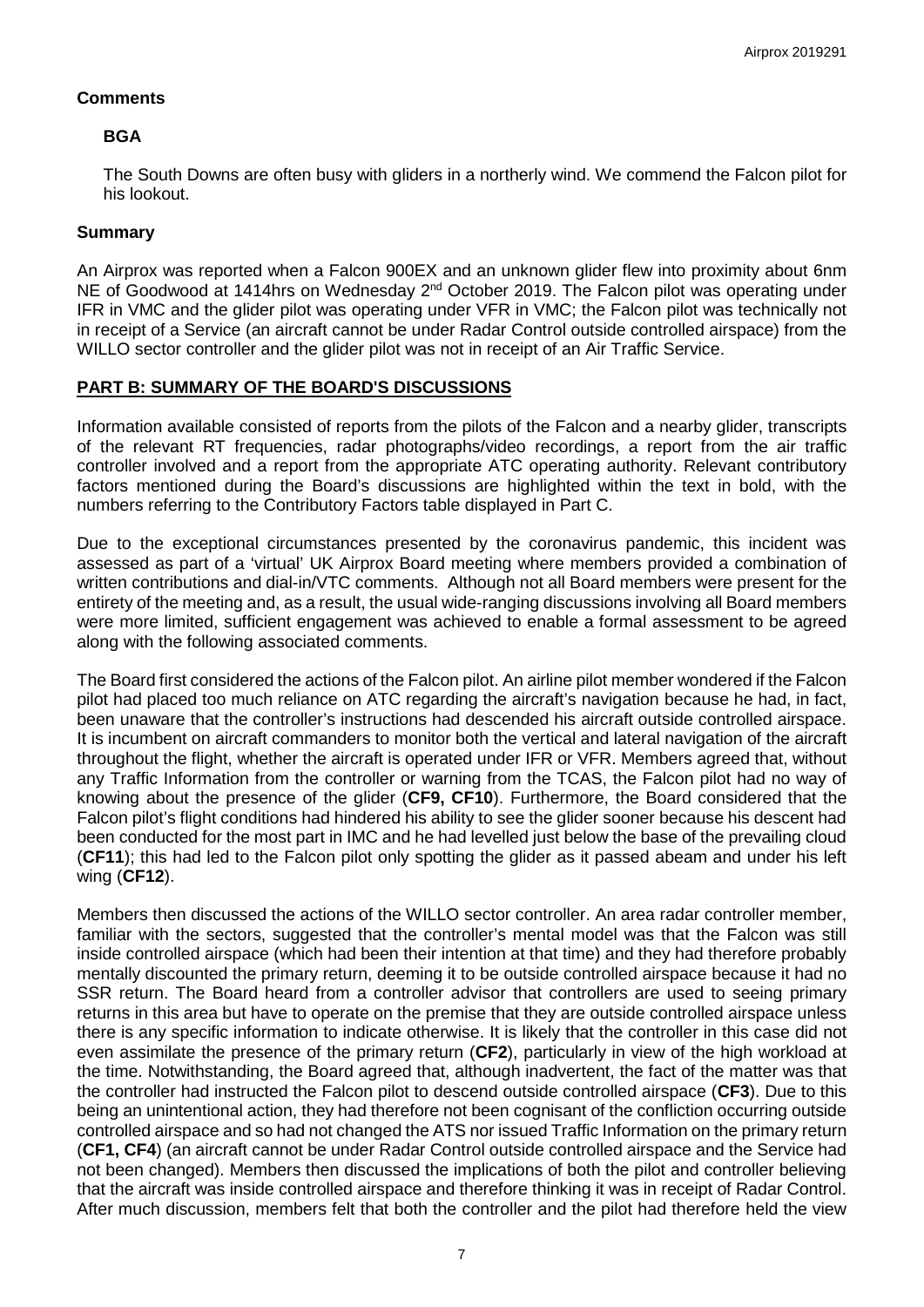that the controller had been responsible for safe separation from other aircraft, and that this had not been achieved (**CF5**) because the controller had effectively cleared the Falcon pilot to descend outside controlled airspace and into conflict with the glider (**CF3**). In mitigation, the Board unanimously agreed that the controller had been experiencing an extremely high-workload session (**CF6**), particularly around the time of the Airprox, and that this had reduced the likelihood of the controller noticing anything abnormal. A controller member also pointed out that, until the recent changes to the airspace around Farnborough, it had been commonplace for the oCAT to alert at some point for aircraft inbound to Farnborough, so it was unsurprising that the WILLO controller had neither spotted nor reacted to the oCAT alerting for the Falcon (**CF7, CF8**).

When considering the risk, the Board discussed whether the Falcon pilot had, in fact, seen the untraced glider or if he was reporting having sighted the LS8. Members noted some incoherence in reported separation distances between the Falcon pilot's written report to the UKAB and his verbal account to the NATS investigation. However, after much discussion, which included reference to the recorded radar and GPS data, members were in agreement that, on the balance of probability, the Falcon pilot had seen the nearer of the 2 gliders – the untraced glider. The Board expressed its gratitude to the pilot of the LS8 for providing a report and a GPS track log, because the inclusion of this data had enabled members to reach this conclusion. Taking into account that the Falcon pilot had been in IMC for the majority of his descent, and that he had only seen the glider as it passed under his wing, the Board agreed that safety had been much reduced below the norm and that a degree of collision risk had been present; Risk Category B.

# **PART C: ASSESSMENT OF CONTRIBUTORY FACTORS AND RISK**

| <b>Contributory Factors:</b> |  |
|------------------------------|--|
|                              |  |

|                | 2019291                                                               |                                            |                                                         |  |  |  |
|----------------|-----------------------------------------------------------------------|--------------------------------------------|---------------------------------------------------------|--|--|--|
| <b>CF</b>      | Factor                                                                | <b>Description</b>                         | Amplification                                           |  |  |  |
|                | <b>Ground Elements</b>                                                |                                            |                                                         |  |  |  |
|                | <b>• Regulations, Processes, Procedures and Compliance</b>            |                                            |                                                         |  |  |  |
| 1              | <b>Human Factors</b>                                                  | • ATM Regulatory Deviation                 | Regulations and/or procedures not complied with         |  |  |  |
|                | • Situational Awareness and Action                                    |                                            |                                                         |  |  |  |
| $\overline{2}$ | Contextual                                                            | • Situational Awareness and Sensory Events | Generic, late, no or incorrect Situational Awareness    |  |  |  |
| 3              | <b>Human Factors</b>                                                  | • Inappropriate Clearance                  | Controller instructions contributed to the conflict     |  |  |  |
| 4              | <b>Human Factors</b>                                                  | • Traffic Management Information Provision | Not provided, inaccurate, inadequate, or late           |  |  |  |
| 5              | <b>Human Factors</b>                                                  | • Separation Provision                     | Not Achieved                                            |  |  |  |
| 6              | <b>Human Factors</b>                                                  | • Distraction - Job Related                |                                                         |  |  |  |
| 7              | <b>Human Factors</b>                                                  | • Monitoring of Equipment/Instruments      | Equipment misinterpreted                                |  |  |  |
|                | <b>• Electronic Warning System Operation and Compliance</b>           |                                            |                                                         |  |  |  |
| 8              | <b>Human Factors</b>                                                  | • Conflict Alert System Failure            | Controller did not adequately act on the conflict alert |  |  |  |
|                | <b>Flight Elements</b>                                                |                                            |                                                         |  |  |  |
|                | <b>.</b> Situational Awareness of the Conflicting Aircraft and Action |                                            |                                                         |  |  |  |
| 9              | Contextual                                                            | • Situational Awareness and Sensory Events | Generic, late, no or incorrect Situational Awareness    |  |  |  |
|                | <b>• Electronic Warning System Operation and Compliance</b>           |                                            |                                                         |  |  |  |
| 10             | Technical                                                             | • ACAS/TCAS System Failure                 | Incompatible CWS equipment                              |  |  |  |
|                | • See and Avoid                                                       |                                            |                                                         |  |  |  |
| 11             | Contextual                                                            | • Poor Visibility Encounter                | One or both aircraft were obscured from the other       |  |  |  |
| 12             | <b>Human Factors</b>                                                  | • Monitoring of Other Aircraft             | Late-sighting by one or both pilots                     |  |  |  |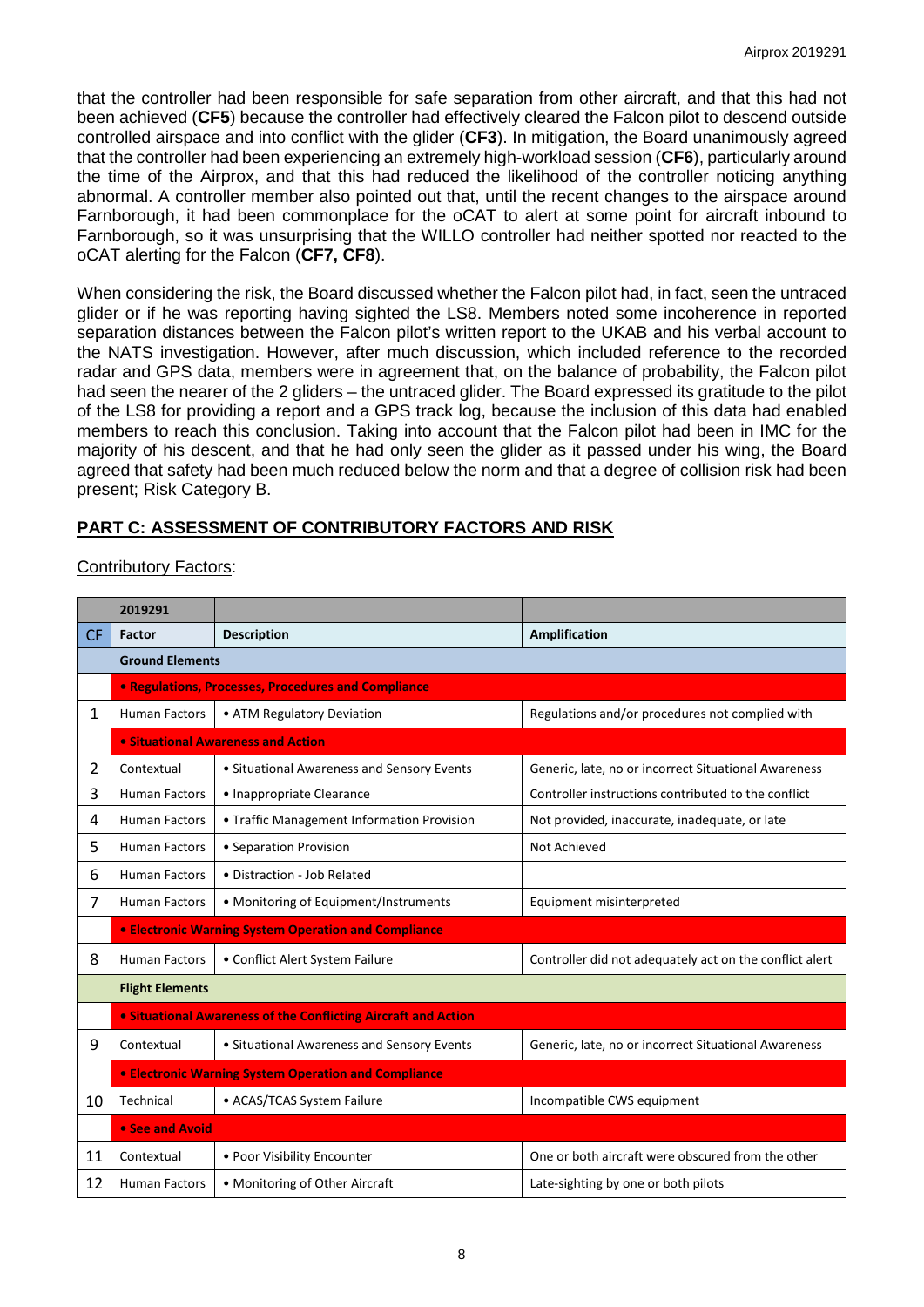Degree of Risk: B

#### Safety Barrier Assessment<sup>[7](#page-8-0)</sup>

In assessing the effectiveness of the safety barriers associated with this incident, the Board concluded that the key factors had been that:

#### **Ground Elements:**

**Regulations, Processes, Procedures and Compliance** were assessed as **ineffective** because the WILLO controller inadvertently descended the Falcon below the base of Controlled Airspace without changing Service and without issuing Traffic Information to the Falcon pilot on the primary contact.

**Situational Awareness of the Confliction and Action** were assessed as **ineffective** because the primary contact was displayed on the radar screen but the controller had not assimilated its significance with the Falcon now outside Controlled Airspace and effectively descended the Falcon into conflict with the glider.

**Electronic Warning System Operation and Compliance** were assessed as **ineffective** because STCA will not alert on a target that is not transponding. Additionally, the controller did not notice the oCAT warning attached to the Falcon's Track Data Block.

#### **Flight Elements:**

 $\overline{\phantom{a}}$ 

**Situational Awareness of the Conflicting Aircraft and Action** were assessed as **ineffective** because neither pilot had received any indication or prior warning of the presence of the other aircraft.

**Electronic Warning System Operation and Compliance** were assessed as **ineffective** because the TCAS II fitted to the Falcon cannot detect non-transponding traffic.

**See and Avoid** were assessed as **ineffective** because, although the Falcon pilot saw the glider, it was too late to materially affect CPA.

<span id="page-8-0"></span><sup>&</sup>lt;sup>7</sup> The UK Airprox Board scheme for assessing the Availability, Functionality and Effectiveness of safety barriers can be found on the [UKAB Website.](http://www.airproxboard.org.uk/Learn-more/Airprox-Barrier-Assessment/)